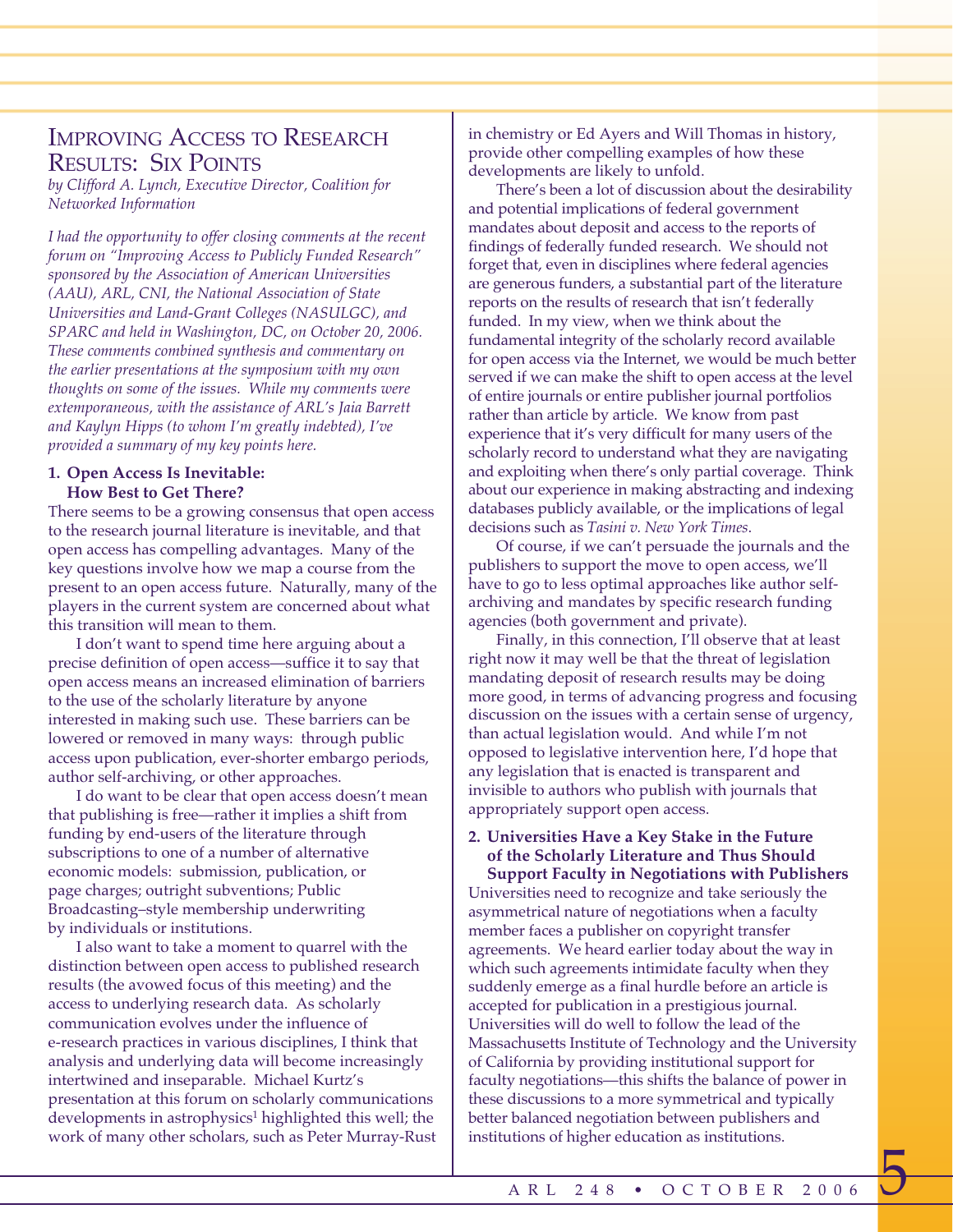# CURRENT ISSUES

## *Continued*

But there's another, and perhaps even more important, point here. If universities negotiate on behalf of faculty, this also helps publishers by reducing the number of special agreements they enter into, and thus benefits the entire scholarly publishing system in the end. Ideally, we'll see convergence on a small number of standard copyright agreements that are very widely used. And these agreements will give *non-exclusive* rights to multiple parties—publishers, educational institutions, and authors—to make use of the material. My worst nightmare is that rights to the scholarly literature become so fragmented, and largely reserved exclusively to individual authors, that the availability and use of this literature cannot evolve in response to new technologies (be it large-scale retrospective digitization, implementation of archiving strategies for digital materials, or the introduction of broad-based text mining). Keep in mind that the reason that we were able to rapidly make most of the journal literature (including backfiles) available in digital form was that the publishers held sufficient rights (on a centralized basis) over this literature to enable such new uses. This does not mean that we want to return to, or perpetuate, a world of centralized *exclusive* rights held by publishers, but we do want sufficient concentration of rights to enable ongoing evolution in response to the needs of the scholarly community.

Again, this connects to the theme of the overall integrity of the scholarly record, and our need to be able to manage this record at scale.

#### **3. We Need to Talk Directly about the Support of Scholarly Societies**

Much of the opposition to open access has come from scholarly societies. Implicit in many of the discussions about open access, in fact, are questions and fears about the future fiscal viability of scholarly societies, and about the ongoing stability of their historic funding models.

Most scholarly societies (and I recognize that generalities are dangerous here) are supported by some mix of dues, conference revenue, and revenue from publication programs. Most societies do much more than just run publishing operations—they provide a range of other member benefits, and they do many worthy things on behalf of their disciplines that include public education, advocacy for disciplinary funding, outreach to students at all levels of the educational system, and international coordination and interchange among scholars. Increasingly, the revenue from the publication programs is coming from library budgets. This income stream is often used to support nonpublishing activities; sometimes it helps to subsidize member benefits. Is this appropriate? Which societies and disciplines are entitled to what proportionate shares of library materials budgets to underwrite their

programs? If libraries are not going to fund the nonpublishing programs of scholarly and professional societies, who should—individual members through dues, or academic departments through institutional memberships, for example? Should we just think about scholarly societies as little different from commercial publishers, except that they choose to allocate their "profits" to their other programs, rather than to their shareholder dividends?

We have got to talk openly and directly about the question of how much the academy cares about the survival of scholarly and professional societies, about the appropriate portfolio of activities for these societies, and about how these activities should be funded. The current situation, where the leadership of some of these societies (sometimes to the dismay of many members) are fighting a reactionary battle against developments in scholarly communications because they believe that they must do so to protect the society's financial interests, must cease. Everyone would be better served if we confront these admittedly difficult questions directly and honestly, rather than using the open access question as a proxy for this discussion.

And economic concerns alone don't convincingly explain the opposition to open access from the societies: their journals typically are viewed as offering high quality at reasonable cost, and there's no reason that they shouldn't continue to be highly competitive if one moves away from a reader-pays model. So we need to understand what other issues are lurking here.

## **4. We Need to Think about What We Can Afford in Scholarly Publishing**

There's a troublesome calculation that is becoming commonplace in open access discussions. One takes the operating budget or historic revenue stream of a given journal and divides by the number of articles published or submitted, and announces the per-published-article cost (or submitted-article-cost, if one uses that model) for an open access journal. These costs are typically reported in the range of a few thousand dollars per article. This number is then simply presented as a given: this is what each author (or his or her institution) will have to pay the journal for each article published if it is to move to an open access economic model.

The number that comes out of this calculation is not a God-given, for-all-time entitlement for the publisher of the journal. We need to think about what we can afford, not just what the current system costs.

Perhaps the system needs to be redesigned to deliver a price point per article that we can afford. Suppose we redesigned journal publishing with the goal of \$100 per article published? What would this look like? Or, if articles really must cost several thousand dollars each, and we are unwilling to deal with the